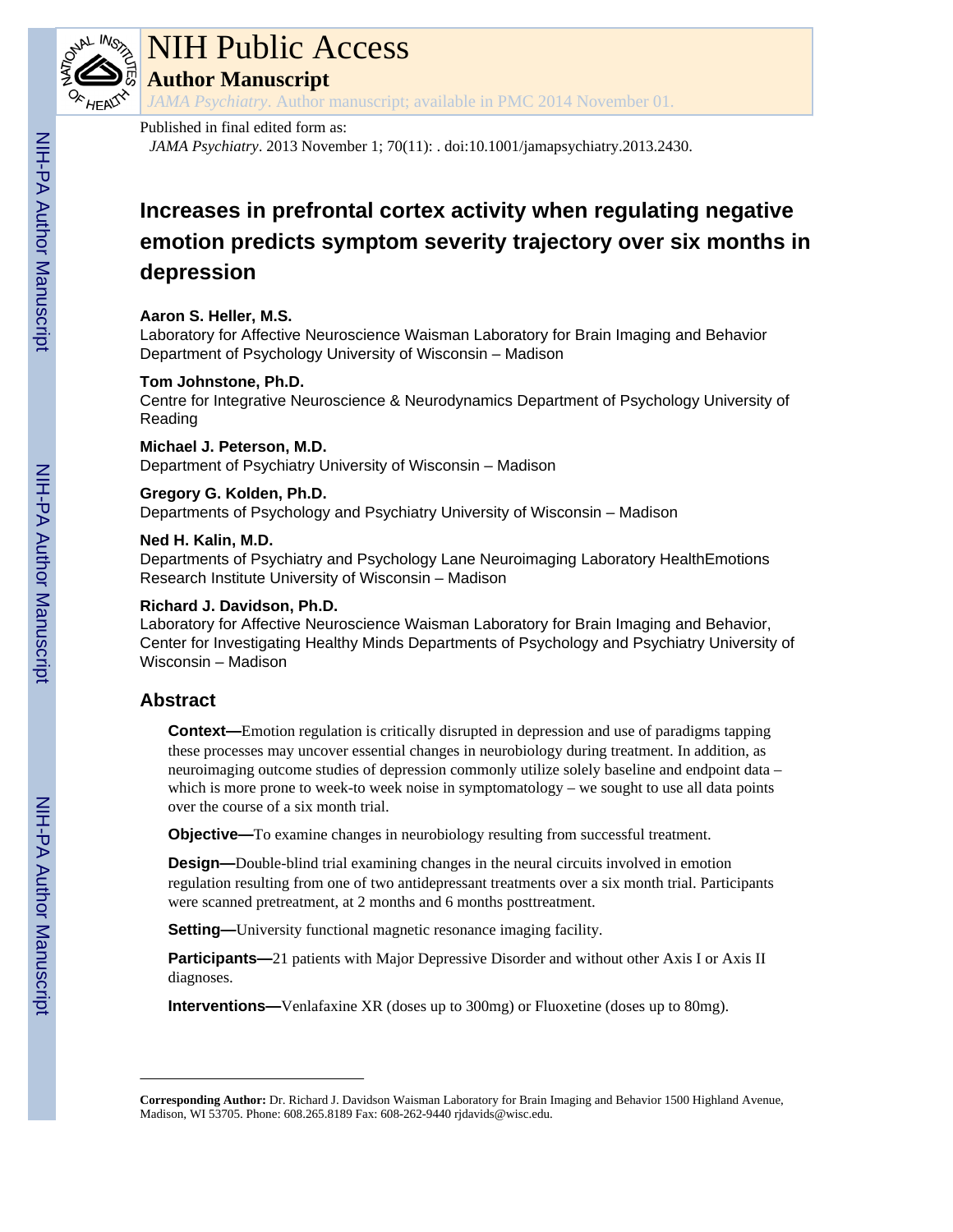**Main Outcome Measure—**Neural activity, as measured using functional magnetic resonance imaging during performance of an emotion regulation paradigm as well as regular assessments of symptom severity by the Hamilton Rating Scale for Depression. To utilize all data points, slope trajectories were calculated for rate of change in depression severity as well as rate of change of neural engagement.

**Results—**Those depressed individuals showing the steepest decrease in depression severity over the six months were those individuals showing the most rapid increases in BA10 and right DLPFC activity when regulating negative affect over the same time frame. This relationship was more robust than when using solely the baseline and endpoint data.

**Conclusions—**Changes in PFC engagement when regulating negative affect correlate with changes in depression severity over six months. These results are buttressed by calculating these statistics which are more reliable and robust to week-to-week variation than difference scores.

> Emotion dysregulation is a core component in the pathophysiology of Major Depressive Disorder  $(MDD)^{1,2}$ . In particular, the ability to adaptively regulate negative affect is thought to be an important mechanism by which depressed individuals recover from MDD and is part of the theoretical rationale of several empirically supported psychotherapies<sup>3</sup>. Metaanalyses of neuroimaging studies using emotion regulation paradigms has shown that both the prefrontal cortex (PFC) and amygdala appear to be involved in the regulation of emotion<sup>4</sup>, whereby it is hypothesized that the PFC enacts "top-down" control of the amygdala and impacts it's firing patterns<sup>5</sup>. Studies have often found specific roles for the dorsolateral PFC (DLPFC) and medial PFC (mPFC) in emotion regulation<sup>6</sup>. While the DLPFC does not have direct projections to the amgydala, the mPFC does and the DLPFC may exert top-down control of amygdala function via the mPFC<sup>7</sup>. Recently, it has been suggested that more dorsal regions of the mPFC are involved in the appraisal of emotion while more ventral portions of the mPFC are involved in the regulation of emotion<sup>7</sup>. Yet, despite near universal agreement that improvement of emotion regulation is essential to effective treatment, we are not aware of neuroimaging studies to date which have examined changes in the neurobiological substrates underlying emotion regulation processes as a result of treatment.

> Studies examining changes in the neurobiology of depression over the course of treatment have produced somewhat inconsistent results. For example, meta-analyses examining changes in fMRI and PET following anti-depressant treatment have found that activity in a variety of PFC, thalamic, and insular areas increase during treatment, whereas activity in the amygdala, hippocampus, ventral ACC and other PFC areas appear to decrease during treatment<sup>8, 9</sup>. It appears that results depend to a significant degree on what type of paradigm is used (e.g., either a resting state or one of several task activation paradigms). It is also common for studies to follow MDD patients for eight weeks or less – whereas brain activation changes as well as symptom severity may change far beyond the first eight weeks of treatment.

> Another reason for a lack of concordance between treatment studies of depression may be methodological: In treatment studies of depression many intermediate measures of symptom severity are discarded and only baseline and endpoint measures are examined. This approach is helpful for understanding final symptom severity, but does so at the cost of examining the course of medication response. One problem with this approach is the potential large weekto-week variability in symptoms, which could lead to reduced accuracy if only baseline and endpoint data are used. Such issues can be compounded when taking categorical approaches (e.g., remitter vs. non-remitter) as the cut-point distinctions are arbitrary<sup>10</sup>. As the NIMH Treatment of Depression Collaborative Research Program noted<sup>11</sup>, endpoint and categorical approaches to assessing treatment outcome often make restrictive statistical assumptions and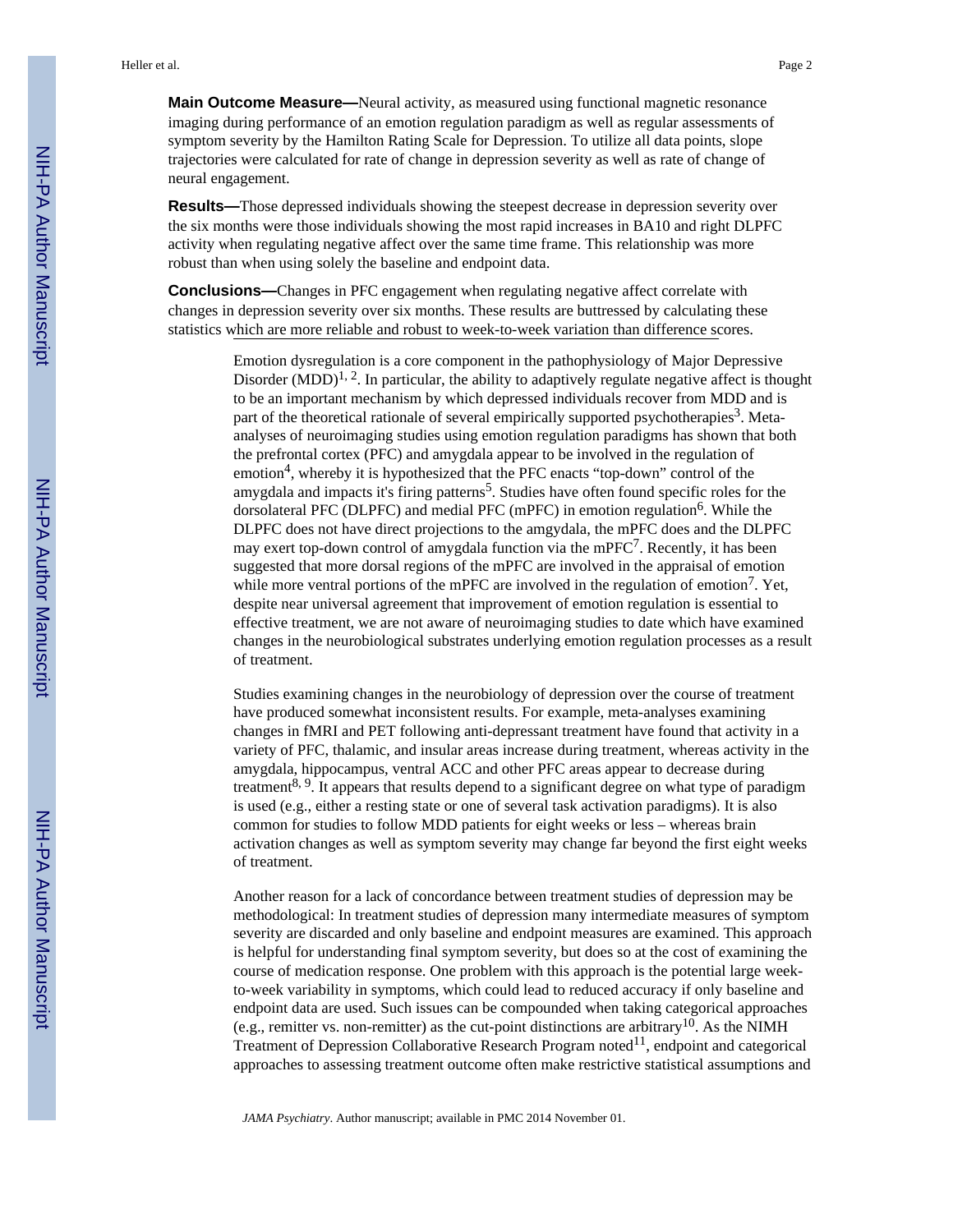discard potentially informative data. Instead, this workgroup suggested employment of Random Regression Models whereby a trajectory (ie., slope) is calculated for each patient or treatment arm. This allows for utilizing all data points, is robust in the face of missing data, allows for irregularly spaced measurement occasions, and can increase reliability of outcome measures. These approaches have been successfully used in outcome studies  $12-15$ .

As emotion dysregulation is generally regarded to be an essential feature of depression, utilizing an experimental paradigm designed specifically to tap these psychological processes has important ecological validity; there are no studies of which we are aware which have examined relations between changes in symptom severity resulting from treatment and changes in brain regions subserving emotion regulation. In addition, following patients for longer than the customary 8 weeks post-treatment may be important in uncovering novel neurobiological circuits correlating with rate of treatment response. Lastly, the development of novel methodological approaches to examining relations between changes in symptom severity and brain engagement may be important for better understanding treatment response.

To that end, a six-month treatment outcome study was conducted in which untreated patients with Major Depressive Disorder (MDD) were assessed prior to and during treatment with one of two antidepressants (Venlafaxine ER or Fluoxetine). Patients were scanned on three occasions: pretreatment, 2-months, and 6 months into treatment. Depression severity was assessed regularly. Given that the regulation of negative affect is thought to be a central component of  $MDD<sup>1, 2</sup>$ , we utilized a paradigm designed to tap these processes. Given that the PFC as well as the amygdala have been implicated in the successful regulation of emotion<sup>4</sup>, we predicted that trajectories of change in the these areas would correlate with trajectories of HAMD change.

## **Methods**

#### **Participants**

At the baseline, 29 medication-free, right-handed adults satisfying  $DSM-IV^{16}$  criteria for unipolar major depressive disorder. Subjects were recruited through community advertisements. Patients were medication free for at least 2 weeks prior to study entry. At enrollment, subjects were screened for standard MRI compatibility criteria, CNS medications, comorbid substance abuse/dependence, other comorbid DSM-IV Axis I (including Anxiety) or Axis II diagnoses, and a personal or familial history of bipolar disorder. Patients in this sample were screened for and excluded if they suffered from a comorbid Axis I disorder. Patients were required to have had depressive symptoms for at least 1 month prior to enrollment and scores >17 on the 21-item HAMD at enrollment and baseline fMRI assessment. Subjects participating in this study are the same as those who participated in $17-20$ . This study was approved by the Institutional Review Board and subjects provided informed written consent.

Following the initial, pretreatment scan session, patients were randomized to receive a sixmonth course of either Venlafaxine ER or Fluoxetine treatment. These patients were only receiving antidepressant medication treatment - they were not receiving other forms of therapy. In week 1, patients received 37.5mg or 20mg of Venlafaxine ER or Fluoxetine, respectively. In week 2, patients received 75mg or 20mg of Venlafaxine ER or Fluoxetine, respectively; these dosing levels were the minimum dosing levels for the study. Further titration was based on clinical response (side effects and antidepressant effect). Maximum dosing was Venlafaxine ER of 300mg or Fluoxetine of 80mg. HAMD scores were acquired approximately weekly for the first 5 weeks (until an effective dose was achieved), roughly every other week for the next month, and approximately once a month through the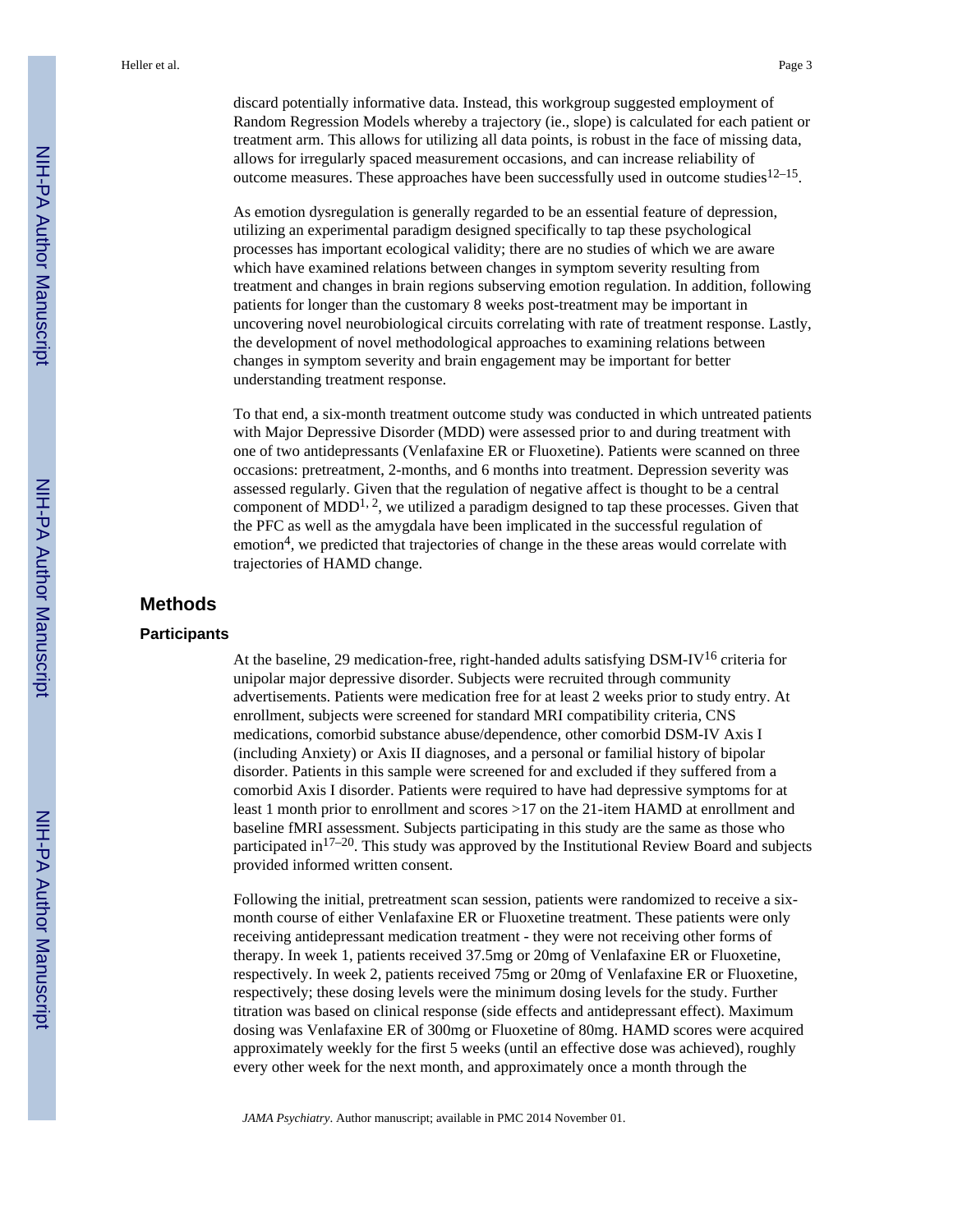completion of the six month study. Approximately 11 HAMD interviews were performed over 6 months if the patient completed the study. During the first 2 months of treatment, the average dosage for those depressed patients randomized to receive Fluoxetine was 37mg/day (SD=8.7mg/day); the average dosage for those patients receiving Venlafaxine ER was 118mg/day (SD=36.6mg/day). Over the entire study, the average dosage for those depressed patients randomize to receive Fluoxetine was 43.62mg/day (SD=11.76mg/day); the average dosage for patients receiving Venlafaxine ER was 158.63mg/day (SD=62.06mg/day). For regression analyses controlling for medication quantity, we used the average dosage patients took over the entire study as a single dosage of Venlafaxine and a single dosage of Fluoxetine are thought to be of rough clinical equivalence. The rationale for using two different types of medication was twofold. First, it was to examine the general neurobiological substrates underlying medication treatment response. To do this, two medications were required to be able to examine such generalized patterns. A secondary goal was to be able to compare the neurobiological profiles resulting from both a SSRI and a SNRI, although our sample sizes were ultimately not large enough to be able to directly compare the treatments with sufficient statistical power.

At two and six months, depressed subjects returned for two additional fMRI assessments. Eight patients discontinued participation, leaving 21 patients. There was a marginally significant difference in initial HAMD score between those depressed patients completing the trial and those not completing the trial (t(27) = 1.93, p=0.06), such that those completing the trial had lower initial HAMD scores. After unblinding, it was revealed that twelve patients had taken a trial of venlafaxine ER and nine patients had begun a trial of fluoxetine. Analyses incorporated medication "responders" and "nonresponders."

## **FMRI Design**

All three scan sessions were identical in timing, procedure and design. Subjects were scanned while viewing a sequence of 72 positive and 72 negative images from the International Affective Picture System IAPS; $^{21}$ . Negative pictures were selected according to the IAPS norms to be both unpleasant  $(1, \text{most unpleasant}, \text{to 9}, \text{most pleasant}; M = 2.95;$ SD, 0.87) and arousing (1, least arousing, to 9, most arousing; *M* = 5.44; SD, 0.80), whereas positive images were pleasant  $(M = 7.13; SD, 0.62)$  and arousing  $(M = 5.28; SD, 0.58)$ . Arousal ratings did not differ significantly across positive and negative images  $(t<1)$ , thus allowing us to manipulate valence while controlling for stimulus intensity. Stimuli were presented using E-Prime software. The same images were used at all scan sessions; however, the order of image presentation was randomized across the scans. Trials began with a 1s fixation cross and auditory tone. Then, an image was presented for 10s, followed by a 6s blank screen. To ensure compliance, at the onset of each image, subjects used a button response pad to judge whether the image was positive or negative. Four seconds following image onset, an auditory prompt instructed subjects to increase ("enhance") or decrease ("suppress") their emotional response to the image or to continue to "attend" to the picture (Figure 1). Participants were trained during a previous session while positioned inside a mock scanner on the use of cognitive reappraisal strategies to re-evaluate the images as more or less emotional. For the suppress condition, individuals were trained to either view the situation as fake or unreal or imagine that the situation being depicted had a different outcome than the one suggested (e.g., a couple in love were just actors and did not feel the way depicted in the image). For the enhance condition, participants were trained to either imagine themselves or a loved one experiencing the situation being depicted or imagine a more extreme outcome than the one depicted (e.g., in response to a picture of a ferocious dog, a participant might imagine that the dog's leash broke and the dog is going to bite them). Alternatively, on attend trials, participants were instructed to maintain their attention to the picture without changing their affective experience. Across 6 380-sec scans,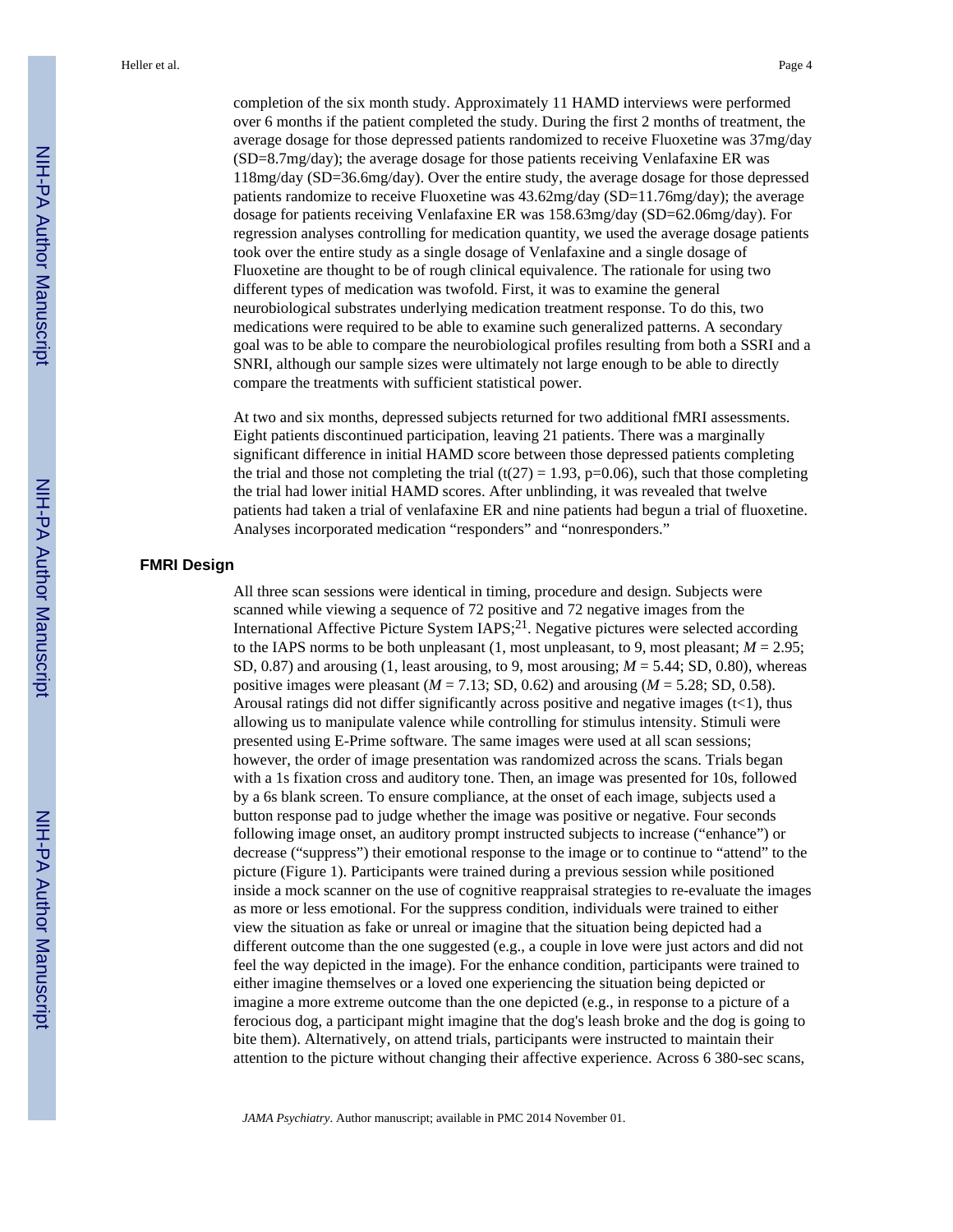there were 24 trials of the regulation conditions and 12 trials of the attend condition for each valence (order pseudorandomized).

#### **Image acquisition**

Images were collected on a General Electric 3 Tesla scanner equipped with a standard clinical whole-head transmit-receive quadrature head coil. Functional images were acquired using a T2\*-weighted gradient-echo, echo planar imaging (EPI) pulse sequence [33 sagittal slices, 4 mm thickness, 1 mm interslice gap;  $64 \times 64$  matrix; 240 mm field of view (FOV); repetition time (TR)/echo time (TE)/Flip, 2000 ms/30 ms/60°; 190 whole-brain volumes per run]. A high-resolution T1-weighted anatomical image was also acquired (T1-weighted inversion recovery fast gradient echo;  $256 \times 256$  in-plane resolution; 240 mm FOV;  $124 \times$ 1.1 mm axial slices).

#### **Analysis of change in depression symptoms**

To use the totality of the HAMD symptom data, we performed a multiple regression analysis for each depressed patient in which the vector of depression severity scores on the 21-item HAMD over the study was regressed on the square root of the number of days since the initial, pretreatment HAMD. For each patient, this yielded a B-estimate which corresponded to the rate of change of HAMD score over the square root of time plus a constant of 1 for the time variable. We used a square root transformation of time because previous reports<sup>11, 13</sup> have suggested that reductions in symptom severity are nonlinear over time following treatment with antidepressants. This can be seen descriptively in Figure 2. Further supporting the rationale for using a square root transform of time, the mean  $\mathbb{R}^2$  for the HAMD trajectory regressions across subjects was significantly higher when using the square root transformation (mean  $R^2$ =0.65, SD=0.23) of time+1 as opposed to the non-transformed time variable (mean  $R^2$ =0.55, SD=0.22; paired t-test: t(20)=6.46, p<.001).

#### **Image analysis**

At each of the three time points, fMRI data were slice-time and motion corrected using AFNI<sup>22</sup>. EPI data were normalized to the 2mm MNI152 template using FSL's linear and nonlinear normalization algorithms FLIRT/FNIRT and smoothed (5mm FWHM). These data were then analyzed as single-subject GLMs to model each of the six trial types (positive/negative stimulus; enhance, attend, and suppress reappraisal instruction), as well as six motion estimate covariates. We also included a second-order polynomial used to model the baseline and slow signal drift. Regressors consisted of a set of seven sine basis functions to produce separate estimated hemodynamic response functions (HRFs) for each trial type over the entire trial. The estimated HRFs were converted to percentage signal change values and averaged across time points corresponding to the peak hemodynamic response during the regulation period (8–14s after stimulus onset). In order to examine brain function when regulating negative affect, contrast maps were created for each subject at all three time points by subtracting the "attend" condition from the "suppress" condition in response to negative stimuli.

We performed a similar analysis as we did with HAMD scores to utilize data from all three scan sessions in assessing treatment induced change in brain activity when regulating emotion. As with the individual HAMD trajectories, time, in this case, corresponded to the number of days since the first scan occurred. Thus, for each subject, on a voxel-by-voxel basis, we regressed the vector of the three negative "suppress" vs. "attend" contrast values on the vector of three time values (again square root transformed). For each subject, this yielded a B-estimate at each voxel corresponding to the rate of change of fMRI when regulating emotion resulting from treatment.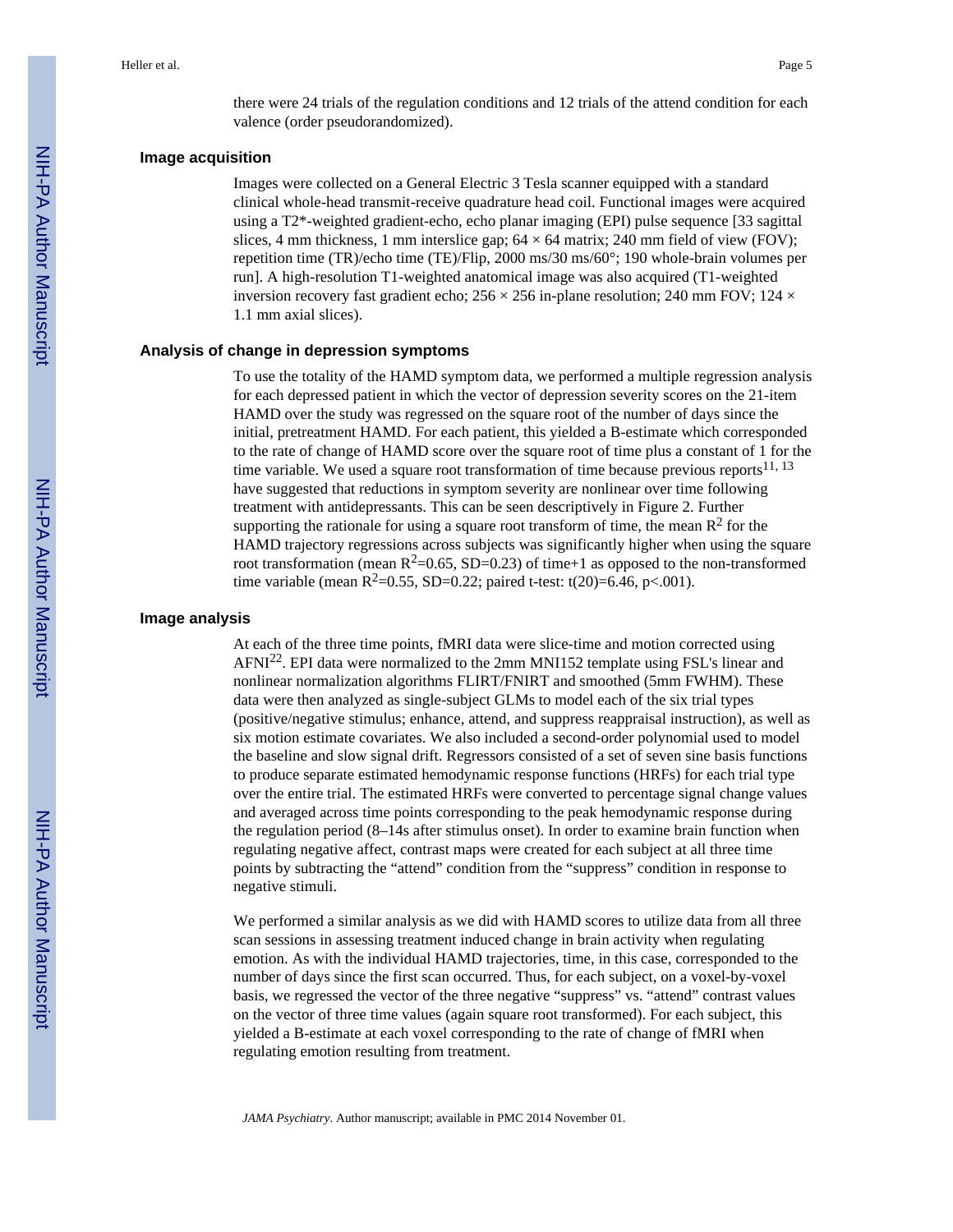For the analyses using the more traditional approach of examining change using difference scores (end vs. starting points), we subtracted initial HAMD score from final HAMD score. For fMRI analyses, in a voxelwise manner, we subtracted initial negative "suppress" vs. "attend" from final negative "suppress" vs. "attend".

#### **Group Analysis**

Each patient now had two B-estimates following initiation of antidepressant treatment. One B-estimate corresponded to rate of change of HAMD scores, the other B-estimate corresponded to rate of change of fMRI activity when regulating emotion. In order to examine which brain areas displayed a rate of change correlating with rate of change of HAMD symptoms, we performed a between subjects correlation, correlating the B-estimate from change in brain activity over time, with the B-estimate indicating rate of change in HAMD scores. Brain areas demonstrating a significant association in this analysis can be interpreted as reflecting the rate of change of depression severity. Resulting group analysis brain maps were thresholded at  $p<0.005$  with cluster size of  $k > 51$  voxels. This corresponds to p<.05 corrected for multiple comparisons based on Monte Carlo simulation (the AlphaSim program in AFNI) using a whole-brain mask. Group analyses relating to the difference scores were performed identically. For analyses of Grey Matter Probability (GMP), we used FSL's FAST algorithm<sup>23</sup>.

For comparability with studies examining treatment to eight weeks, we performed a similar analysis with only the first two fMRI time points and HAMD measurements to 8 weeks. We calculated a difference score of the negative suppress vs. attend condition for the two fMRI sessions and correlated that with HAMD trajectory over the first 8 weeks.

We also performed a connectivity analysis to examine whether slope of amygdala-PFC connectivity related to HAMD trajectory. We utilized an anatomical amygdala seed from the Juelich atlas<sup>24</sup> and used the beta-seed connectivity approach<sup>25</sup>. We specifically looked at those PFC regions which were significant in the univariate analysis. We subsequently calculated slope of change in connectivity across the three time points and correlated with HAMD slope as described above.

## **Results**

#### **Symptom Change**

Patients completing the six-month trial were interviewed with the HAMD an average of 12 times (sd=0.54). Their final HAMD assessment visit – coinciding with the third and final MRI session – was an average of 189 days (sd=10.48) after the initial HAMD assessment and MRI session. At the initial time point, the mean HAMD score was 20.33 (sd=2.22), and at the final time point the mean HAMD score was 6.00 (sd=4.30). At final assessment, 14 of the 21 patients had "remitted" (HAMD score  $\sim$  7) and 2 of the non-remitting 7 patients were medication "responders" ( 50% decrease). HAMD at final assessment was significantly lower than at initial assessment  $t(20)=14.46$ , p<0.001). The average B-estimate indicating rate of change of HAMD score over time (square root transformed) across subjects was −1 . 22 (sd=0.43). For the non-square root transformed data the mean B-estimate was −0.07 (sd=0.03). As can be seen in Figure 2, individual patients demonstrated substantial variability at the final HAMD assessment (as compared with their most recent previous assessments), highlighting the potential power in utilizing a trajectory-based approach for assessing symptom change. At the initial time point the mean HAMD score was 1.07  $(sd=1.44)$ .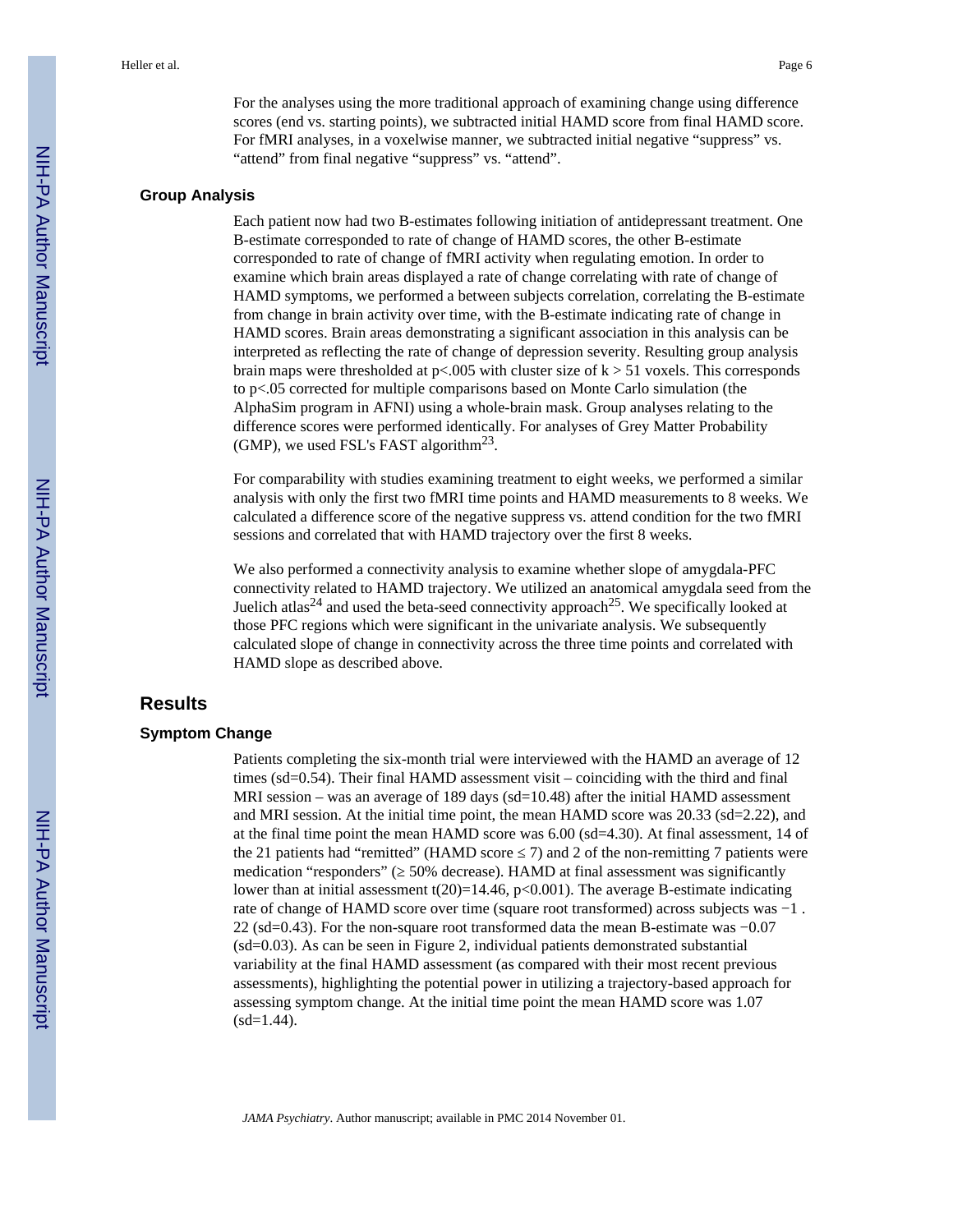#### **Correlation between HAMD trajectory and fMRI trajectory when regulating negative affect**

The between-subjects correlation, examining the relation between treatment-related BOLD signal changes during the regulation of negative affect and HAMD trajectory revealed several areas. Perhaps most interestingly, two areas of prefrontal cortex, BA10 (peak: −4, 62, 12; Figure 3a) and Right DLPFC (BA 9; peak: 18, 50, 44; Figure 3b) demonstrated a significant negative association with HAMD rate of change, such that those individuals showing the steepest increase, over the six-month trial, in negative "suppress" vs. "attend" BOLD signal in these prefrontal regions were those individuals showing the most rapid decrease in HAMD score. Controlling for age and gender in the two PFC regions did not attenuate the relationship. Other areas which showed a similar association can be seen in Table 1.

We found no such relationship between HAMD trajectory and negative "suppress" vs. "attend" trajectory in the Amydgala, contrary to our prediction. Furthermore, recent models of antidepressant treatment change 26 have suggested that change in Amygdala activity in response to negative stimuli (in the absence of emotion regulation) may predate changes in PFC activity. As a result, we calculated a similar trajectory for the negative "attend" condition only and correlated that with HAMD trajectory. Using the negative "attend" trajectory, we did not see a relationship with HAMD trajectory within the Amygdala, even at the more liberal threshold of  $p < .01$ .

#### **Analyses addressing specificity**

To examine the specificity of these findings, we performed several control analyses. When controlling for medication type (e.g., Fluoxetine vs. Venlafaxine), the relationship between HAMD trajectory and BA10 trajectory remained significant (B =  $-11.46$ , t(18) =  $-3.09$ , p=. 006); the effect of medication was not significant (B =  $-0.10$ , t(18) =  $-0.62$ , p=0.54). Similarly, when controlling for medication type, the relationship between HAMD trajectory and DLPFC trajectory remained significant (B = −11.72, t(18) = −2.91, p=.009); the effect of medication was not significant  $(B = -0.02, t(18) = -0.13, p=0.90)$ . This suggests that drug type does not account for this relationship.

Because this effect could be driven by individual differences in initial depression severity, we next ran analyses controlling for baseline HAMD score. When controlling for baseline HAMD score, the relationship between HAMD trajectory and BA10 trajectory slightly increased in significance (B =  $-11.86$ , t(18) =  $-3.98$ , p<.001); interestingly, the effect of baseline HAMD was also significant (B =  $-0.09$ , t(18) =  $-3.18$ , p=0.005) such that individuals with higher baseline HAMD scores had steeper HAMD trajectories. When controlling for baseline HAMD, the relationship between HAMD trajectory and DLPFC trajectory remained significant  $(B = -9.71, t(18) = -2.53, p=02)$ ; in this case, the effect of baseline HAMD was not significant (B =  $-0.06$ , t(18) =  $-1.63$ , p=0.12). This suggests that these findings are due to relationships in the trajectory specifically and not initial depression severity per se.

Lastly, we examined the condition when subjects were increasing positive affect, namely the positive "enhance" vs. positive "attend" conditions. We calculated fMRI trajectories for each subject, and correlated it with HAMD trajectory. There were no significant associations between HAMD trajectory and trajectory of upregulating positive affect when correcting for multiple comparisons done voxelwise. This may be due, in part to the fact that the HAMD has only three items inquiring about reductions in positive affect in MDD.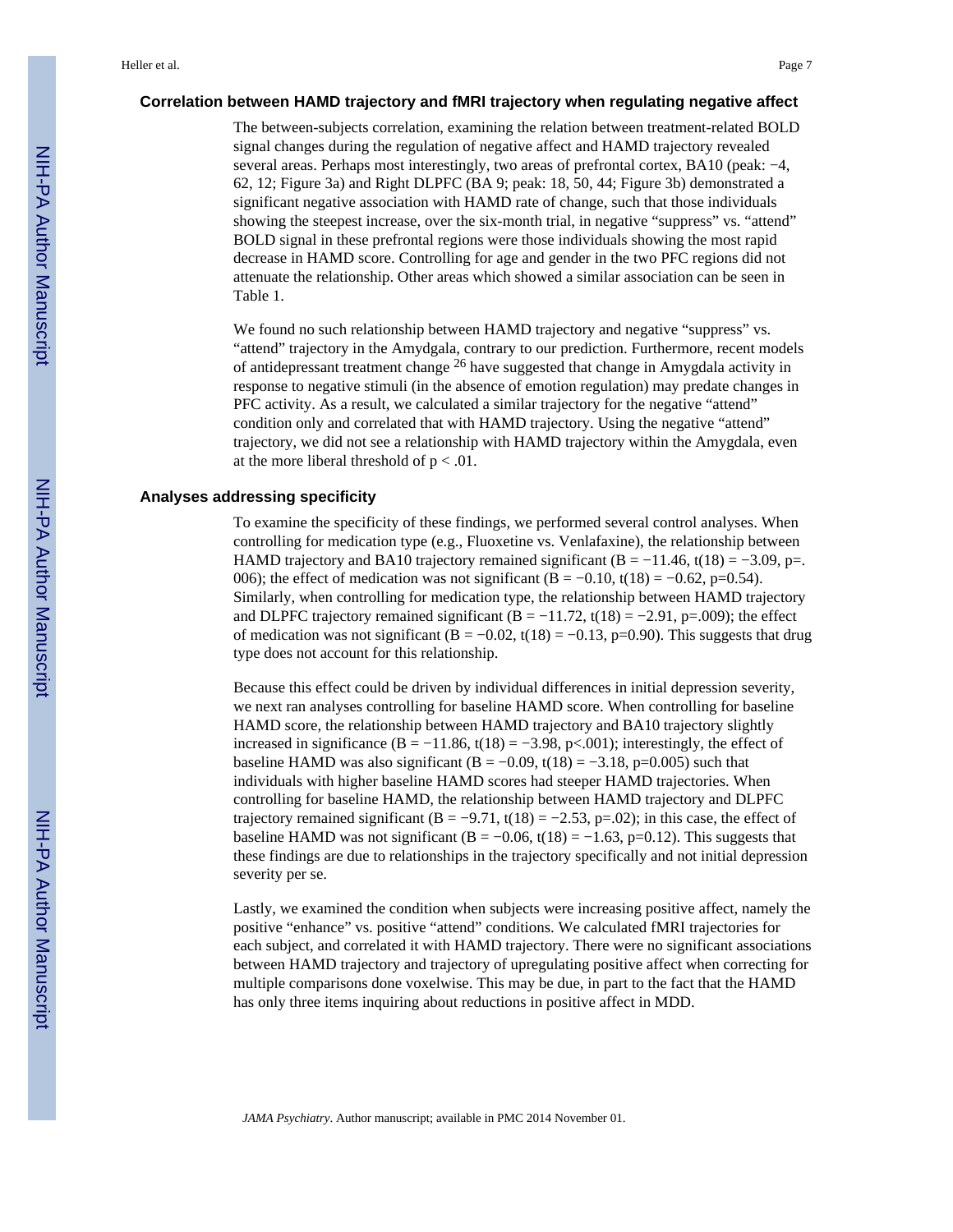## **Correlation between HAMD baseline to endpoint difference and fMRI difference when regulating negative affect**

To evaluate whether calculating HAMD and fMRI trajectories yields additional and potentially more robust information as compared with the more traditional difference score approach, we assessed whether the significant effects between BA10, DLPFC and HAMD trajectories held when using baseline and six-month difference scores. The correlation between BA10 difference score and HAMD difference score was trending toward significance  $(r = -0.39, p = .08)$ , and the correlation between RDLPFC difference score and HAMD difference score was not significant ( $r = -0.37$ ,  $p = 10$ ). Note that the association is in the same direction as the trajectory based approach, simply that in these areas the correlation is attenuated – when testing whether the difference in correlations was significant between the trajectory and difference score approaches, neither were significantly different from one another (p=0.41 for BA10, and p=0.39 for DLPFC). However, given the relatively strict requirements for multiple comparison correction in imaging paradigms, we would not have found these effects using the traditional difference score approach.

#### **Correlation between HAMD trajectory and Grey Matter Probability trajectory**

As several studies have suggested that changes in brain structure may accompany changes in depressive symptom severity, we calculated Grey Matter Probability (GMP) maps for each depressed patient at all three time points and ran a similar voxel-wise regression as for the functional data. There was no significant correlation between GMP trajectory in BA10 and HAMD trajectory  $(r=-0.05, p=0.82)$ . When controlling for GMP trajectory, the association between BOLD signal BA10 trajectory when regulating negative affect and HAMD trajectory remained significant (B=−12.11, t(18)=−3.19, p=.005) and the association between BA10 GMP trajectory and HAMD trajectory was not significant (B=−12.10,  $t(18)=0.43$ ,  $p=.67$ ). There was also no significant correlation between GMP trajectory in the RDLPFC and HAMD trajectory ( $r=-0.23$ ,  $p=0.32$ ). Similarly, when controlling for GMP trajectory, the association between BOLD signal RDLPFC trajectory when regulating negative affect and HAMD trajectory remained significant (B=−11.84, t(18)=−2.83, p=.01) and the association between RDLPFC GMP trajectory and HAMD trajectory was not significant (B=−0.54, t(18)=−0.02, p=.98). This suggests that the findings are not due to changes in structure and are specific to functional changes.

We computed a slope measure for each participant's HAMD scores across the initial 2 months – up to the point at which the second scan occurred. We also computed a difference score for change in brain activity when regulating negative affect and we performed a between subjects voxelwise correlation of these two individual difference metrics. Interestingly, no areas survived multiple comparison correction for this analysis at two months.

For the connectivity analysis we examined whether rate of change in amygdala-BA10, or amygdala-RDLPFC connectivity predicted HAMD trajectory. We found no significant relationship between rate of change of connectivity in either the DLPFC-Amygdala ( $p=0.54$ ) or BA10-Amygdala (p=0.65) and HAMD trajectory.

## **Comment**

Emotion regulation is a core feature of the pathophysiology in depression, however studies examining brain changes during the regulation of emotion over the course of treatment has not been undertaken. As such, over six months of antidepressant treatment, we calculated depression severity as well as fMRI trajectories for each participant as they performed an emotion regulation task. Performing a between-subjects regression with these two measures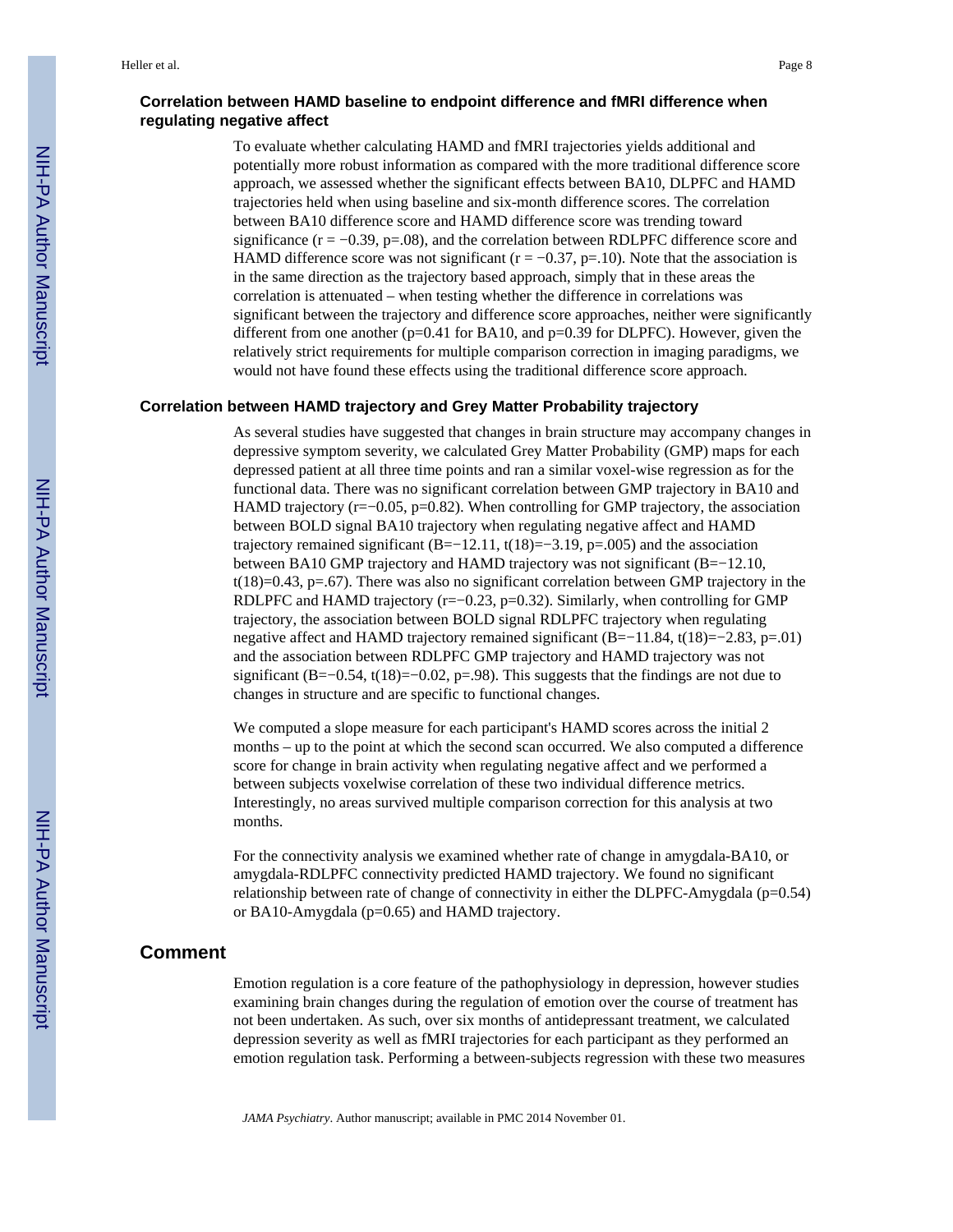revealed that the rate of change of activity in BA10 and RDLPFC when regulating negative affect tracked with rate of change of depression severity such that those depressed patients evidencing more rapid increases in BA10 and RDLPFC activity were those individuals showing the most rapid decrease in depression symptom severity. We did not find such a relationship in the Amygdala, or when upregulating positive affect as opposed to downregulating negative affect. In addition, calculation of symptom and brain trajectories following treatment in psychiatric studies has several virtues, including increasing the reliability of change statistics. Use of both more reliable statistical measures in addition to use of theoretically motivated experimental paradigms, may lead to a greater concordance across studies and aid in designing better treatments.

This finding fits with some previous work examining the neurobiological correlates underlying symptom change in depression. Studies have found increases in DLPFC activity resulting from 8 weeks of antidepressant treatment  $^{27}$ , or increases in medial PFC activity resulting from treatment 28, 29. This finding is also partially consistent with a model for treatment change suggesting that increases in PFC and decreases in amygdala engagement would follow successful depression treatment<sup>26</sup>. The lack of a finding in the amygdala when either regulating negative affect or solely during reactivity is notable, however. It may be that use of a paradigm designed to more specifically probe amygdala reactivity e.g.,  $30, 31$ , as opposed to the emotion regulation paradigm used here would have more power to reveal relationships between trajectory of amygdala reactivity and trajectory of depression severity.

Given the importance of the regulation of emotion in mood disorders such as depression<sup>1, 2</sup>, utilizing paradigms with face validity may be particularly important in uncovering unique neurobiological substrates underlying the disorder and its successful treatment. In particular, changes in distinct brain networks appear to be related to changes in symptom severity depending on the type of task used, and whether there is a task at all (e.g., at rest). This is not to say that emotion regulation paradigms are the only or best approach – other paradigms designed to examine disturbances in emotional reactivity, memory, or cognitive disruption are all important to understanding the neurobiology underlying depression and it's treatment. This highlights not only the heterogeneity of the neurobiology underlying depression, but also the importance of the field to consider which imaging paradigms may be the most valuable in aiding our understanding of the disorder.

There are at least two reasons for why we may have seen a lack of a relationship between changes in amygdala activity and changes in depression severity. First, it may be due to the paradigm that was used and less to due to a reduced role for the amygdala in depression treatment. In particular, a paradigm designed to more robustly activate the amygdala may yield greater variance across time points and be sensitive to changes resulting from treatment than the emotion regulation paradigm used here. Second, evidence suggests that while the psychological effects of antidepressant may take weeks, its effect on amygdala activity may occur much more rapidly (ie., within hours<sup>32</sup>). As a result, there may have been a disconnect between changes in amygdala activity and HAMD change making it difficult to find such a relationship.

Our finding that changes in BA10 and RDLPFC trajectory track changes in symptom severity raises the question of how does rate of change in engagement of these specific subregions of PFC correspond to rate of improvement in HAMD. Both of these areas have been found by a meta-analysis to be involved in the regulation of emotion<sup>4</sup>, but work has yet to identify the roles of specific subregions of PFC during the regulation of affect. Recently, it has been suggested that the medial PFC network can be subdivided into a dorsal area subserving the appraisal of emotion and a more ventral area subserving the regulation of affect<sup>7</sup>. The PFC areas found in this study fall within the dorsal nexus. While it may be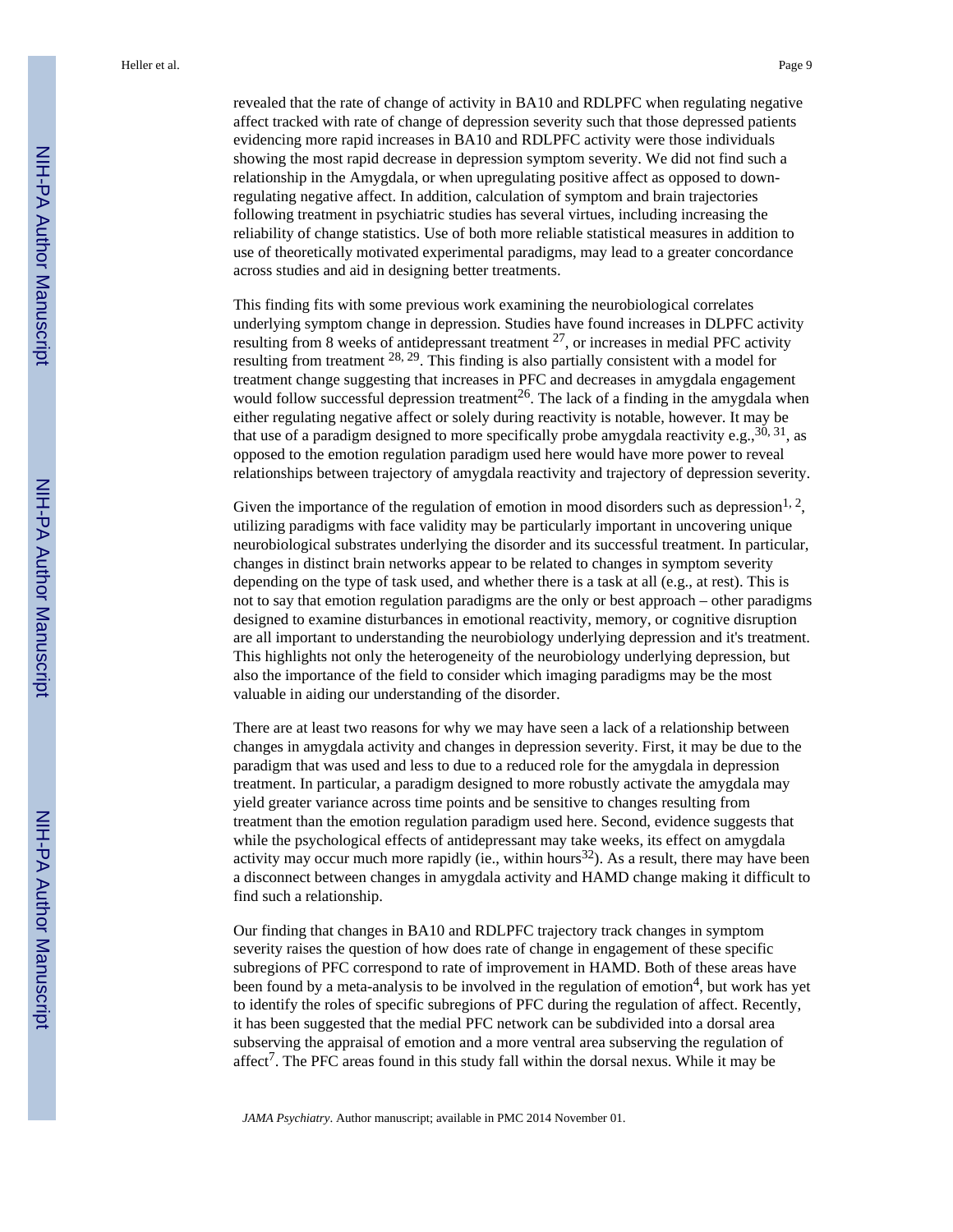surprising that the PFC regions were in more dorsal portions of the PFC and within this "appraisal" subdivision, it may in fact be that how a depressed patient interprets stimuli in their life is an important feature of how patients improve resulting from treatment.

In fact, slope trajectories in several regions other than the PFC were associated with HAMD trajectory. These included the occipital gyrus and middle temporal gyri. As we suggested above that the location of the PFC regions raise the possibility that brain areas responsible for appraisal processes are changing as depression severity is changing it may not be surprising that other, perceptual areas are showing similar relationships. It may be that rates of change in such perceptual areas, in concert with the frontal areas, subserve changes in how depressed patients are in fact experiencing such affective stimuli.

The most significant limitation in comparing a dataset with only 3 time points to one with 12 time points is the mismatch in resolution. Ideally, we would have had 12 fMRI scans as well as 12 HAMD assessments - although it would have been prohibitively costly to complete such a study, not to mention respondent burden. As such, one limitation is that we were required to examine only linear relationships over the six-month trial. While we ran linear regressions to compute fMRI slopes (and correlate with HAMD slopes), a depressed patients brain may change in non-linear ways when regulating negative affect and use of non-linear functions may better model both the psychological and biological change resulting from treatment. Inherent in this limitation is that with greater scanning resolution, we would have also been able to look at whether rates of brain changes differ early on in treatment vs. later in treatment. In our view, these are very important questions for future research.

Patients in this sample were screened for and excluded if they suffered from comorbid Axis I disorder. Clinically, this is less common – depressed patients often present with comorbid Axis I disorders including Generalized Anxiety. In our view, this is both a strength and limitation. It is a strength in that we are modeling the neural correlates of reductions in depressive symptoms specifically resulting from treatment. Using a more representative sample with patients suffering from a variety of comorbid Axis I disorders might enhance the generalizability of the findings that BA10 and DLPFC trajectories track with reductions in HAMD, but also may introduce noise as patients experience reductions in additional clusters of symptoms. Future work examining relations between changes neurobiological trajectories resulting from treatment with changes in symptom severity should be more inclusive as to comorbidity to address these questions.

In sum, changes in PFC engagement when regulating negative affect track with changes in depression symptoms severity over six months. These results were buttressed by calculating change statistics which are theoretically more reliable than the simple use of difference scores. We believe that use of paradigms which are thought to tap core features of the disorder being studied in addition to employing statistics which make use of all the data acquired can increase reliability and foster cross-study comparison as findings are less reliant that an individual data point (symptom or fMRI measure) is robust and accurate.

Most importantly, the findings from this study underscore the utility of probing emotion regulation in depression and indicate that decreases in depression severity with treatment are associated with increases in prefrontal activation during the voluntary regulation of negative affect. These findings are consistent with the conjecture that increased prefrontal activation during the regulation of negative affect confers some benefit and may facilitate more rapid recovery following negative challenge and thus, over time, result in decreased depression severity.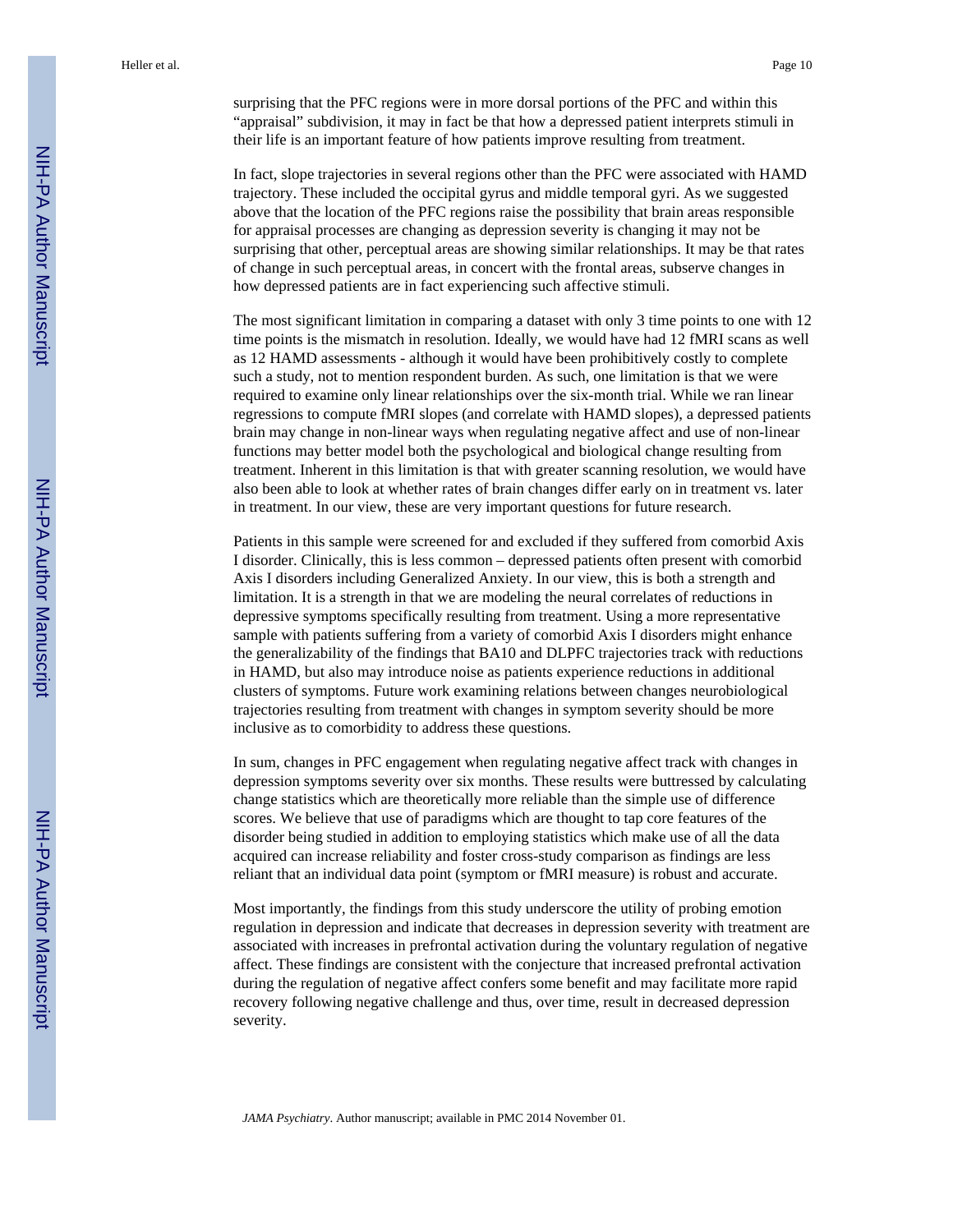## **Supplementary Material**

Refer to Web version on PubMed Central for supplementary material.

## **References**

- 1. Davidson RJ, Pizzagalli D, Nitschke JB, Putnam K. Depression: perspectives from affective neuroscience. Annu Rev Psychol. 2002; 53:545–574. [PubMed: 11752496]
- 2. Ochsner KN, Gross JJ. Cognitive emotion regulation: Insights from social cognitive and affective neuroscience. Current Directions in Psychological Science. Apr; 2008 17(2):153–158.
- 3. Beck, AT. Depression: causes and treatment. University of Pennsylvania Press; Philadelphia: 1970.
- 4. Kalisch R. The functional neuroanatomy of reappraisal: time matters. Neurosci Biobehav Rev. Sep; 2009 33(8):1215–1226. [PubMed: 19539645]
- 5. Miller EK, Cohen JD. An integrative theory of prefrontal cortex function. Annu Rev Neurosci. 2001; 24:167–202. [PubMed: 11283309]
- 6. Ochsner KN, Gross JJ. The cognitive control of emotion. Trends Cogn Sci. May; 2005 9(5):242– 249. [PubMed: 15866151]
- 7. Etkin A, Egner T, Kalisch R. Emotional processing in anterior cingulate and medial prefrontal cortex. Trends Cogn Sci. Feb; 2011 15(2):85–93. [PubMed: 21167765]
- 8. Delaveau P, Jabourian M, Lemogne C, Guionnet S, Bergouignan L, Fossati P. Brain effects of antidepressants in major depression: a meta-analysis of emotional processing studies. J Affect Disord. Apr; 2011 130(1–2):66–74. [PubMed: 21030092]
- 9. Fitzgerald PB, Laird AR, Maller J, Daskalakis ZJ. A meta-analytic study of changes in brain activation in depression. Hum Brain Mapp. Jun; 2008 29(6):683–695. [PubMed: 17598168]
- 10. Dougherty DD, Rauch SL. Brain correlates of antidepressant treatment outcome from neuroimaging studies in depression. Psychiatr Clin North Am. Mar; 2007 30(1):91–103. [PubMed: 17362806]
- 11. Gibbons RD, Hedeker D, Elkin I, et al. Some conceptual and statistical issues in analysis of longitudinal psychiatric data. Application to the NIMH treatment of Depression Collaborative Research Program dataset. Arch Gen Psychiatry. Sep; 1993 50(9):739–750. [PubMed: 8357299]
- 12. Uher R, Muthen B, Souery D, et al. Trajectories of change in depression severity during treatment with antidepressants. Psychol Med. Aug; 2009 40(8):1367–1377. [PubMed: 19863842]
- 13. Elkin I, Gibbons RD, Shea MT, et al. Initial severity and differential treatment outcome in the National Institute of Mental Health Treatment of Depression Collaborative Research Program. J Consult Clin Psychol. Oct; 1995 63(5):841–847. [PubMed: 7593878]
- 14. Reynolds CF 3rd, Frank E, Kupfer DJ, et al. Treatment outcome in recurrent major depression: a post hoc comparison of elderly ("young old") and midlife patients. Am J Psychiatry. Oct; 1996 153(10):1288–1292. [PubMed: 8831436]
- 15. DeRubeis RJ, Hollon SD, Amsterdam JD, et al. Cognitive therapy vs medications in the treatment of moderate to severe depression. Arch Gen Psychiatry. Apr; 2005 62(4):409–416. [PubMed: 15809408]
- 16. American Psychiatric Association. Diagnostic criteria from DSM-IV-TR. American Psychiatric Association; Arlington, VA: 2000.
- 17. Heller AS, Johnstone T, Light SN, et al. Relationships Between Changes in Sustained Fronto-Striatal Connectivity and Positive Affect in Major Depression Resulting From Antidepressant Treatment. Am J Psychiatry. Dec 7. In Press.
- 18. Heller AS, Johnstone T, Shackman AJ, et al. Reduced capacity to sustain positive emotion in major depression reflects diminished maintenance of fronto-striatal brain activation. Proc Natl Acad Sci U S A. Dec 29; 2009 106(52):22445–22450. [PubMed: 20080793]
- 19. Johnstone T, van Reekum CM, Urry HL, Kalin NH, Davidson RJ. Failure to regulate: counterproductive recruitment of top-down prefrontal-subcortical circuitry in major depression. J Neurosci. Aug 15; 2007 27(33):8877–8884. [PubMed: 17699669]
- 20. Light SN, Heller AS, Johnstone T, et al. Reduced right ventrolateral prefrontal cortex activity while inhibiting positive affect is associated with improvement in hedonic capacity after 8 weeks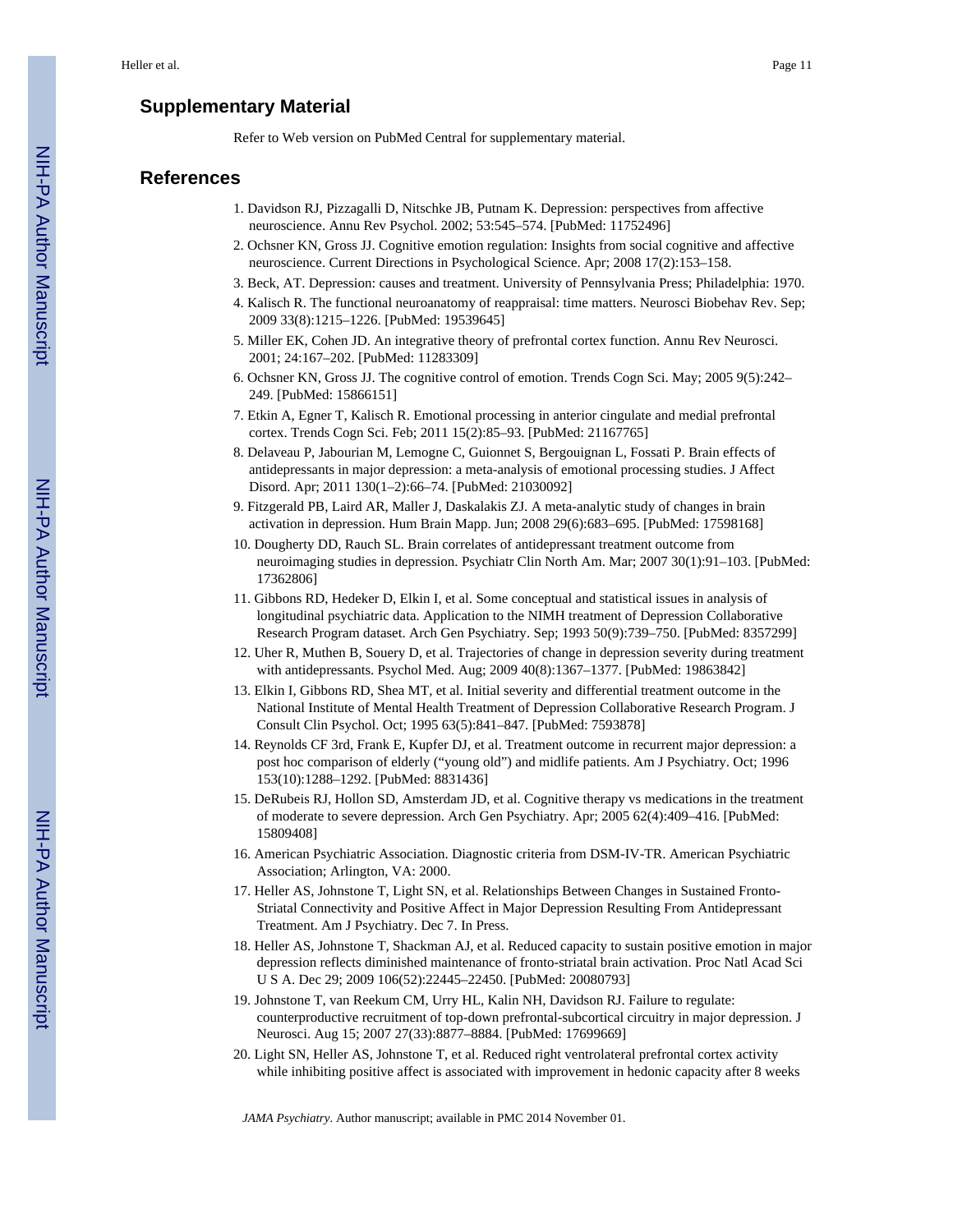of antidepressant treatment in major depressive disorder. Biol Psychiatry. Nov 15; 2011 70(10): 962–968. [PubMed: 21867991]

- 21. Lang, PJBM.; Cuthbert, BN. Technical Report A-6. University of Florida; Gainesville, FL: 2005. International affective picture system (IAPS): affective ratings of pictures and instruction manual.
- 22. Cox RW. AFNI: software for analysis and visualization of functional magnetic resonance neuroimages. Comput Biomed Res. Jun; 1996 29(3):162–173. [PubMed: 8812068]
- 23. Zhang Y, Brady M, Smith S. Segmentation of brain MR images through a hidden Markov random field model and the expectation-maximization algorithm. IEEE Trans Med Imaging. Jan; 2001 20(1):45–57. [PubMed: 11293691]
- 24. Eickhoff SB, Paus T, Caspers S, et al. Assignment of functional activations to probabilistic cytoarchitectonic areas revisited. Neuroimage. Jul 1; 2007 36(3):511–521. [PubMed: 17499520]
- 25. Rissman J, Gazzaley A, D'Esposito M. Measuring functional connectivity during distinct stages of a cognitive task. Neuroimage. Oct; 2004 23(2):752–763. [PubMed: 15488425]
- 26. DeRubeis RJ, Siegle GJ, Hollon SD. Cognitive therapy versus medication for depression: treatment outcomes and neural mechanisms. Nat Rev Neurosci. Oct; 2008 9(10):788–796. [PubMed: 18784657]
- 27. Fales CL, Barch DM, Rundle MM, et al. Antidepressant treatment normalizes hypoactivity in dorsolateral prefrontal cortex during emotional interference processing in major depression. J Affect Disord. Jan; 2009 112(1–3):206–211. [PubMed: 18559283]
- 28. Fu CH, Williams SC, Cleare AJ, et al. Attenuation of the neural response to sad faces in major depression by antidepressant treatment: a prospective, event-related functional magnetic resonance imaging study. Arch Gen Psychiatry. Sep; 2004 61(9):877–889. [PubMed: 15351766]
- 29. Anand A, Li Y, Wang Y, et al. Antidepressant effect on connectivity of the mood-regulating circuit: an FMRI study. Neuropsychopharmacology. Jul; 2005 30(7):1334–1344. [PubMed: 15856081]
- 30. Siegle GJ, Steinhauer SR, Thase ME, Stenger VA, Carter CS. Can't shake that feeling: eventrelated fMRI assessment of sustained amygdala activity in response to emotional information in depressed individuals. Biol Psychiatry. May 1; 2002 51(9):693–707. [PubMed: 11983183]
- 31. Hariri AR, Tessitore A, Mattay VS, Fera F, Weinberger DR. The amygdala response to emotional stimuli: a comparison of faces and scenes. Neuroimage. Sep; 2002 17(1):317–323. [PubMed: 12482086]
- 32. Murphy SE, Norbury R, O'Sullivan U, Cowen PJ, Harmer CJ. Effect of a single dose of citalopram on amygdala response to emotional faces. Br J Psychiatry. Jun; 2009 194(6):535–540. [PubMed: 19478294]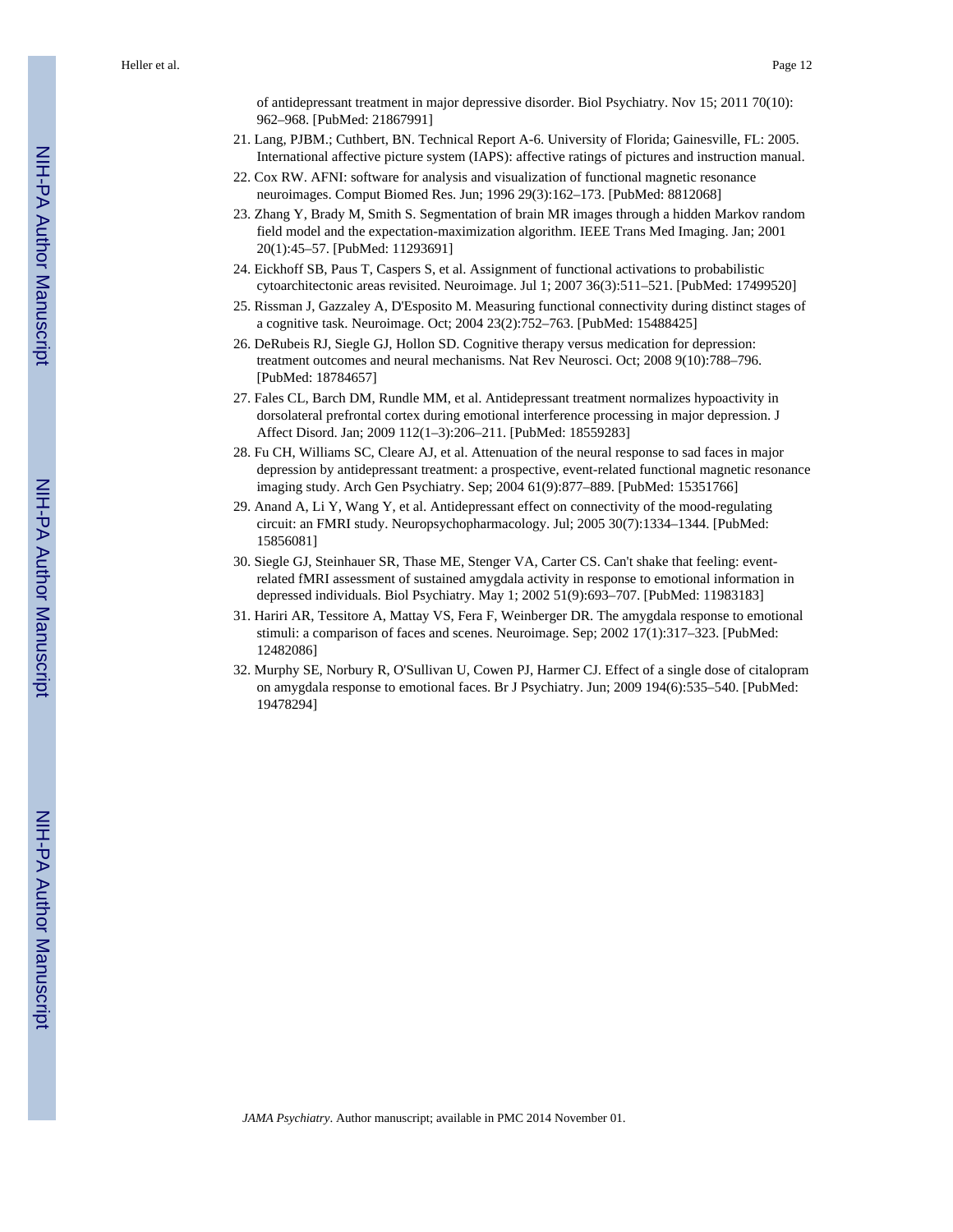

## **Figure 1.**

Schematic of the emotion regulation paradigm. This is an example trial in which a positive image was presented. Four seconds into image presentation, participants received an auditory prompt instructing them to "enhance", "suppress", or "attend" to their affect.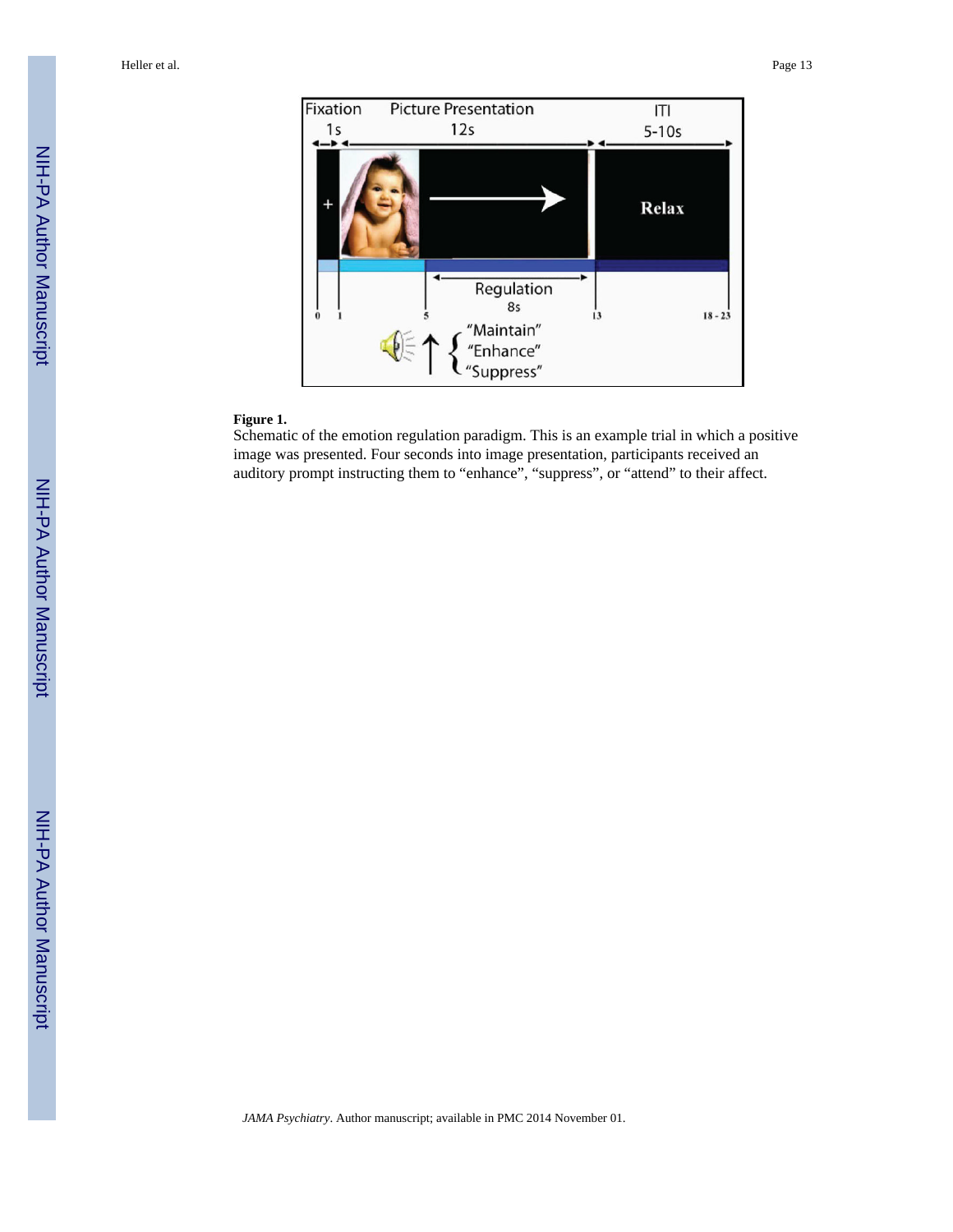



Time course of HAMD scores over time for MDD patients completing the six month trial.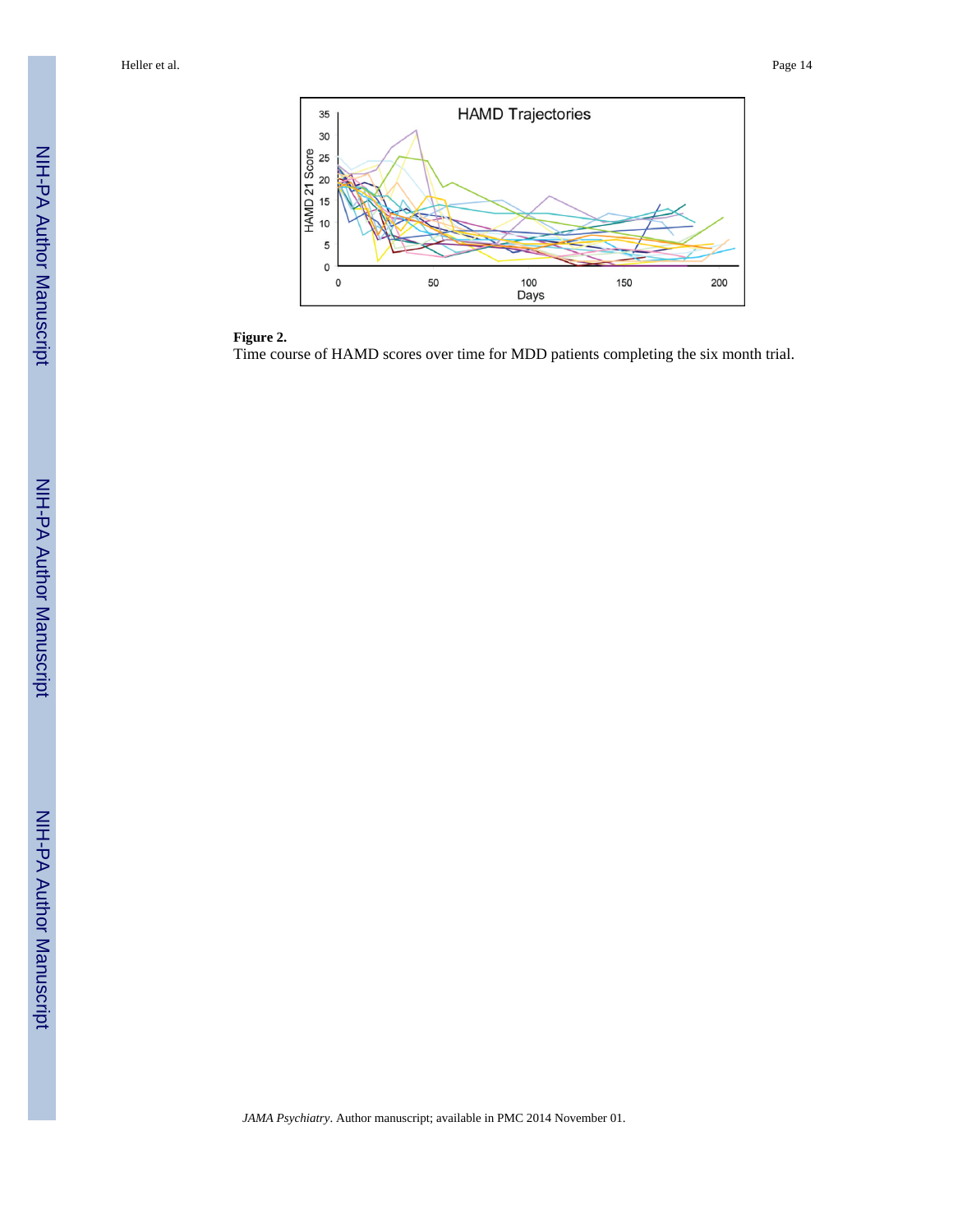

#### **Figure 3.**

When regulating negative affect, BA10 and RDLPFC trajectory over six months demonstrate significant associations with HAMD trajectory over the same time. Dark blue points are depression "remitters" (HAMD score  $\,$  7), pink dots are "non remitters".